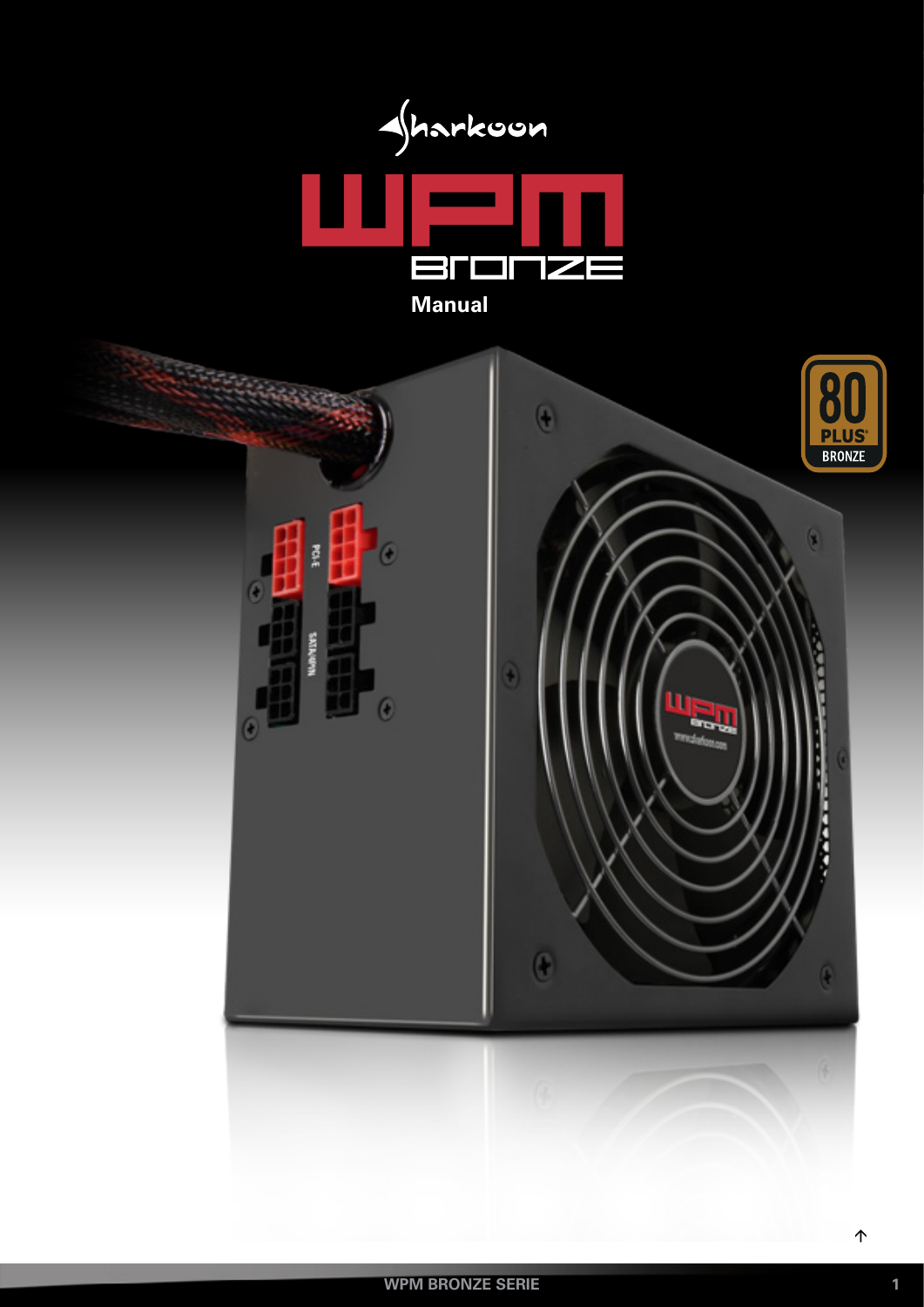<span id="page-1-0"></span>

# **Table of Contents**

| 1. Features                                                 | 3                       |
|-------------------------------------------------------------|-------------------------|
| 2. Specifications                                           | 4                       |
| 2.1 Overview                                                | $\overline{\mathbf{4}}$ |
| 2.2 Temperature range and humidity                          | 5                       |
| 2.3 Mains voltage and protective functions                  | 5                       |
| <b>2.4 Safety standards</b>                                 | 5                       |
| 2.5 Warranty period                                         | 5                       |
| 3. Parts and accessories                                    | 6                       |
| 4. The modular system of the PSU                            | 7                       |
| 4.1 The terminals on the PSU                                | 7                       |
| 4.2 The modular cables                                      | 7                       |
| 4.3 Cable lengths                                           | 8                       |
| <b>5. Installation</b>                                      | 9                       |
| 5.1 Installing the PSU into a PC case                       | 9                       |
| 5.2 Connecting mainboard and graphics card(s)               | $9 - 10$                |
| 5.3 Connecting optical drives and other peripherals devices | 11                      |
| 5.4 Connecting the cables to the PSU                        | 12                      |
| <b>5.5 Checking all connections</b>                         | 12                      |
| 6. Troubleshooting                                          | 12                      |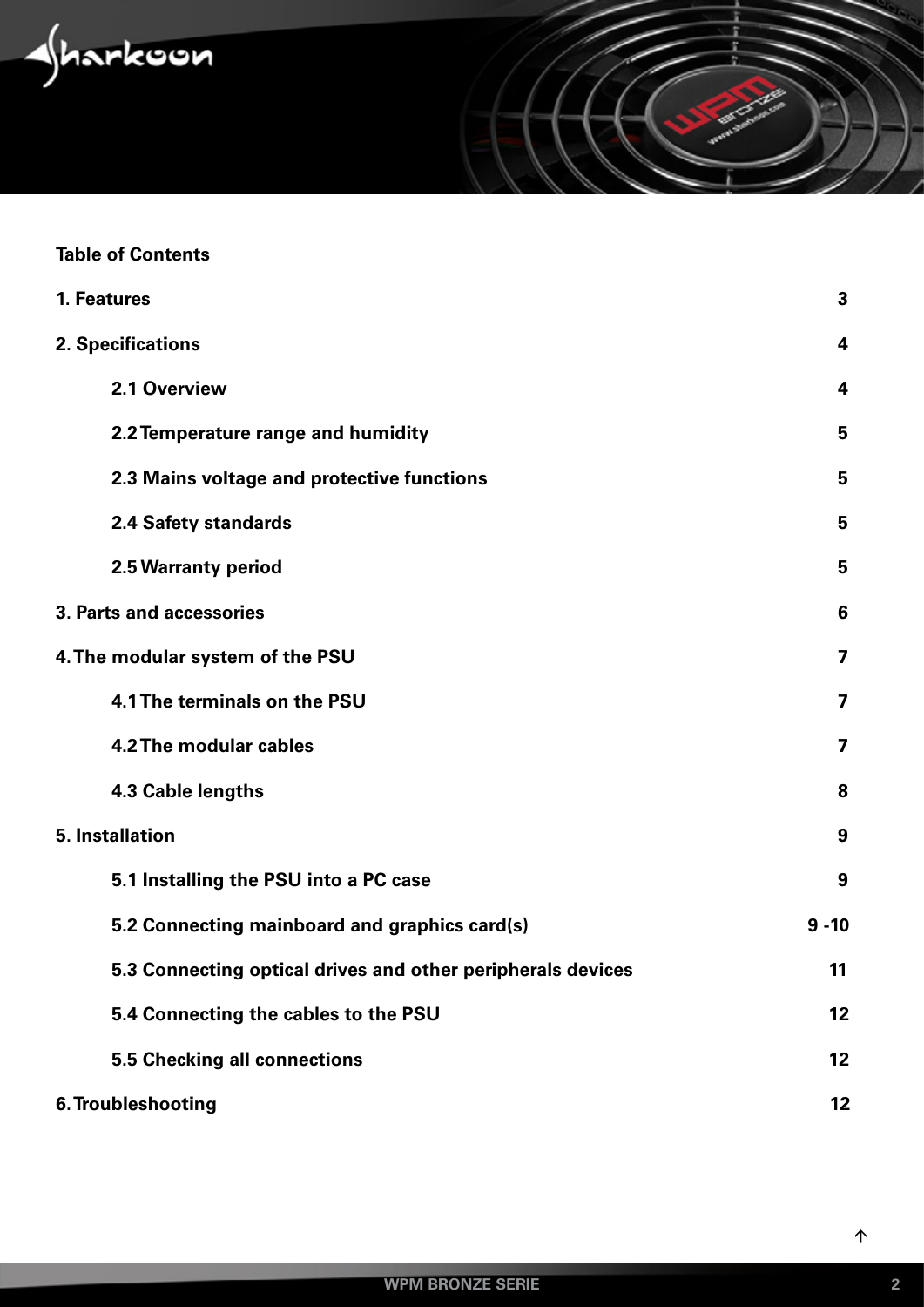<span id="page-2-0"></span>

Dear Customer,

Congratulations and thank you for your purchase of this high-quality Sharkoon product. To ensure a long service life, and full functionality of the product, we recommend that you read this manual thoroughly.

We hope you enjoy our product! **SHARKOON Technologies**

# **1. Specifications**

|                | Higher efficiency:<br>This PSU complies with "80 PLUS Bronze" certification, providing an efficiency of 85% by 50% load<br>and 81% efficiency by 20% as well as 100% load. |
|----------------|----------------------------------------------------------------------------------------------------------------------------------------------------------------------------|
|                | Cable management:<br>This PSU provides a modular cable system, which only the required cables need tob e connected.                                                        |
|                | Active PFC function:<br>This PSU operates with active power factor correction (PFC).                                                                                       |
|                | 140 mm fan:<br>The installed 140 mm fan provides considerably higher airflow with lower rpm, thus effectively<br>reducing operating noise.                                 |
|                | PCIe connectors:<br>This power supply is equipped with two 6+2-pin PCIe connectors.                                                                                        |
|                | ErP ready:<br>Standby energy consumption, max. 0.3W                                                                                                                        |
| <b>ATX 12V</b> | ATX 12V V2.3 with standard.                                                                                                                                                |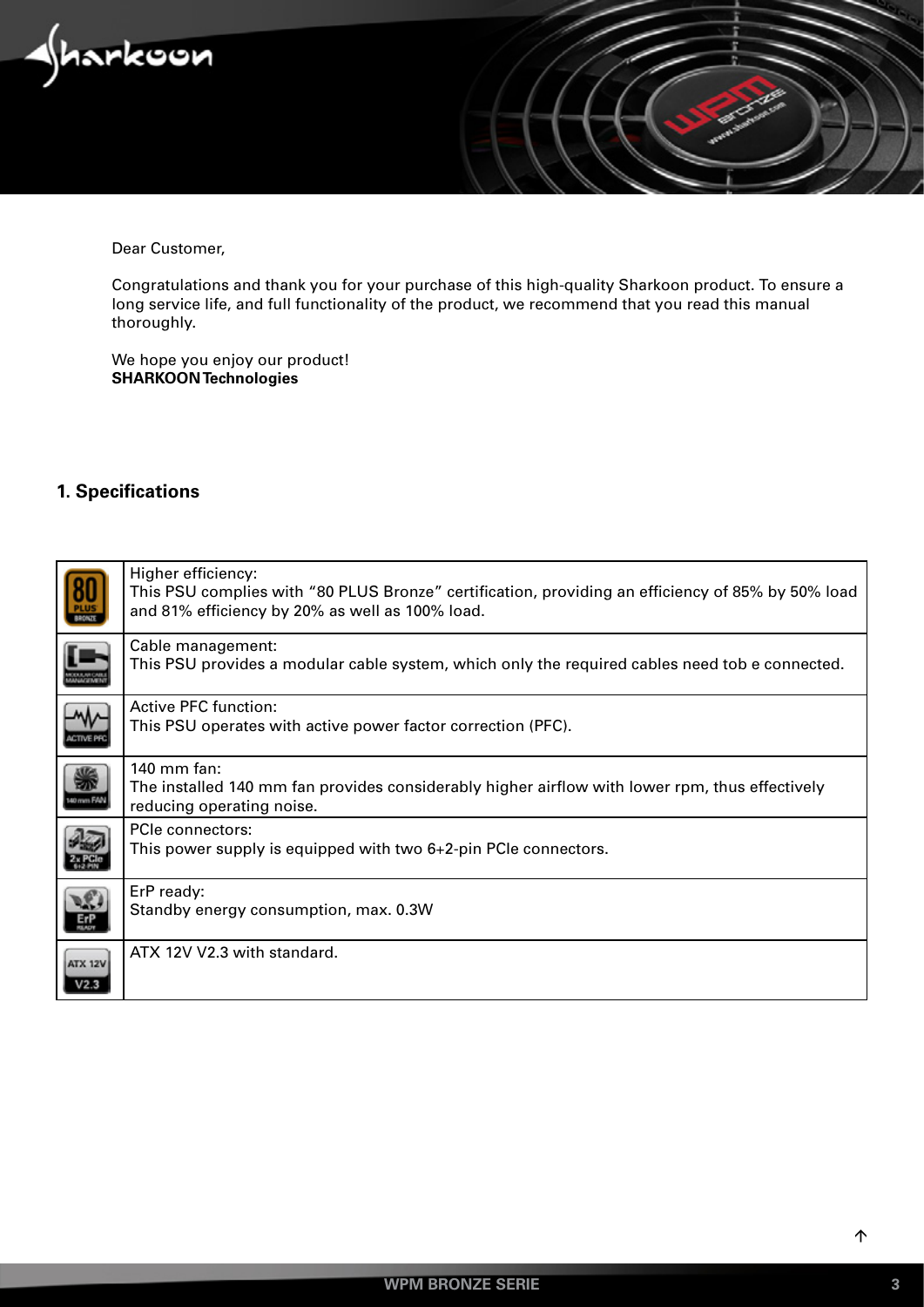<span id="page-3-0"></span>



**To prevent the risk of electric shock, do not open the power supply case. No user-exchangeable parts are inside. Refer service and maintenance to authorized Sharkoon personnel. Warranty is void under unauthorized attempt to open the power supply housing Suitable for indoor or office use only. Keep the power supply away from humidity!**

# **2. Specifications**

# **2.1 Overview**

| Model No.                  | <b>WPM400 Bronze</b> |       |         |           |             |
|----------------------------|----------------------|-------|---------|-----------|-------------|
| Input (AC)                 | Input voltage        |       | Current | Frequency |             |
|                            | 100 - 240 V $\sim$   |       | 6 A     | 60 50 Hz  |             |
| Output (DC)                | $+3.3V$              | $+5V$ | +12 V   | -12 V     | +5 $V_{SB}$ |
| <b>Max. Output Current</b> | 16 A                 | 15 A  | 30 A    | 03A       | 2.5 A       |
| <b>Max. Combined Power</b> | 100 W                |       | 360 W   | 3.6 W     | 12.5 W      |
| <b>Total Power</b>         | 400 W                |       |         |           |             |

| Model No.                  | <b>WPM500 Bronze</b> |       |         |            |             |
|----------------------------|----------------------|-------|---------|------------|-------------|
| Input voltage              |                      |       | Current | Frequency  |             |
| Input (AC)                 | 100 - 240 V $\sim$   |       | 8 A     | 60 - 50 Hz |             |
| Output (DC)                | $+3.3V$              | $+5V$ | $+12V$  | 12V        | +5 $V_{SB}$ |
| <b>Max. Output Current</b> | 18 A                 | 16 A  | 38 A    | 0.3 A      | 2.5 A       |
| <b>Max. Combined Power</b> | 110W                 |       | 456 W   | 3.6 W      | 12.5 W      |
| <b>Total Power</b>         |                      |       | 500 W   |            |             |

| Model No.                  | <b>WPM600 Bronze</b> |       |         |             |             |
|----------------------------|----------------------|-------|---------|-------------|-------------|
|                            | Input voltage        |       | Current | Frequency   |             |
| Input (AC)                 | 100 - 240 V $\sim$   |       | 9 A     | 60 - 50 Hz  |             |
| Output (DC)                | $+3.3V$              | $+5V$ | $+12V$  | <b>12 V</b> | +5 $V_{SB}$ |
| <b>Max. Output Current</b> | 20 A                 | 17 A  | 46 A    | 03A         | 2.5 A       |
| <b>Max. Combined Power</b> | 120 W                |       | 552 W   | 3.6 W       | 12.5 W      |
| <b>Total Power</b>         | 600 W                |       |         |             |             |

| Model No.                  | <b>WPM700 Bronze</b> |       |         |           |             |
|----------------------------|----------------------|-------|---------|-----------|-------------|
|                            | Input voltage        |       | Current | Frequency |             |
| Input (AC)                 | 100 - 240 V $\sim$   |       | 10 A    | 60 50 Hz  |             |
| Output (DC)                | $+3.3V$              | $+5V$ | +12 V   | $-12V$    | +5 $V_{SB}$ |
| <b>Max. Output Current</b> | 22 A                 | 18 A  | 54 A    | 0.3 A     | 25A         |
| <b>Max. Combined Power</b> | 130 W                |       | 648 W   | 3.6 W     | 12.5W       |
| <b>Total Power</b>         | 700 W                |       |         |           |             |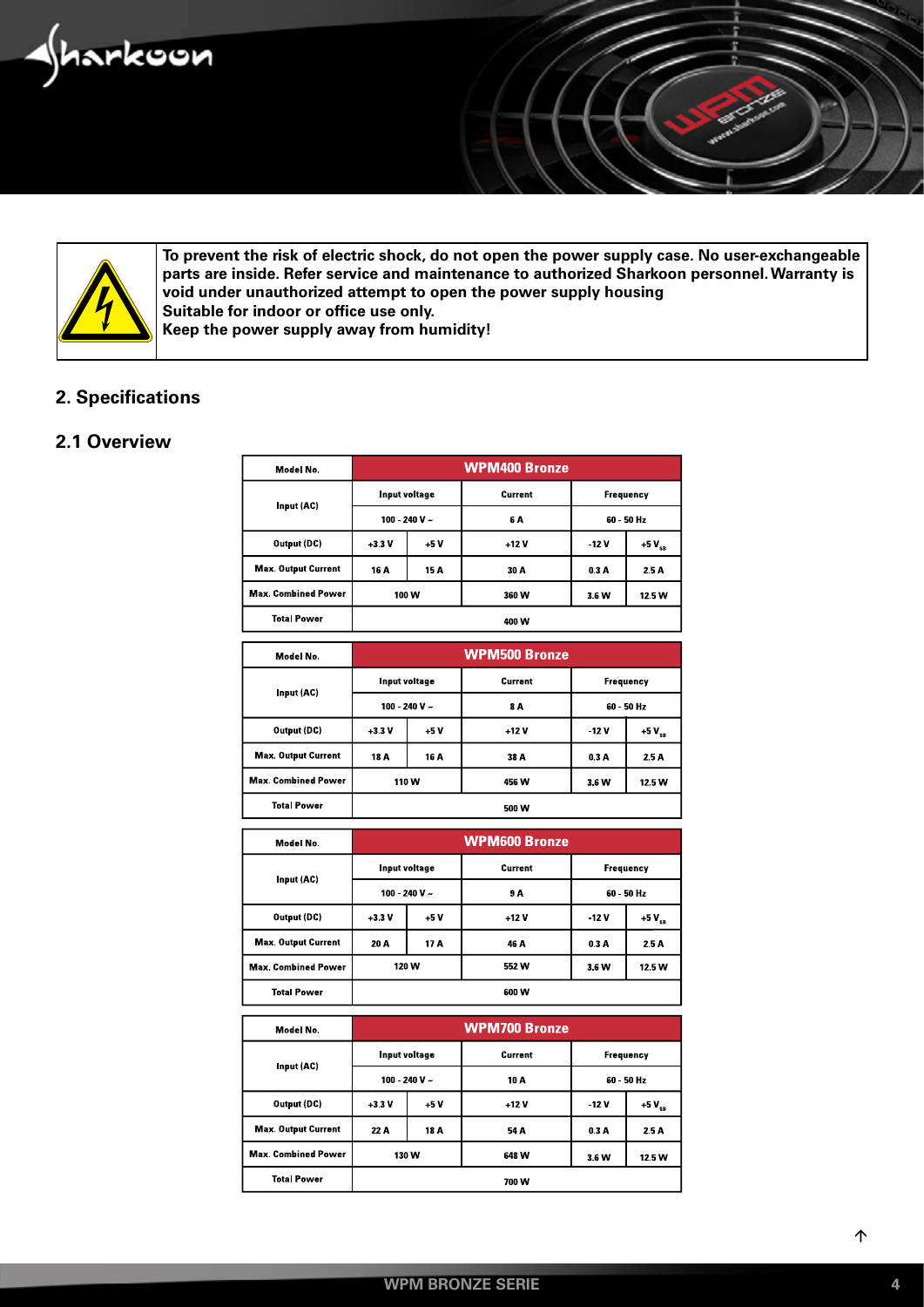<span id="page-4-0"></span>



| Operation | 0 to +40 $^{\circ}$ C    | 20 – 90% rel. humidity, non-condensing   |
|-----------|--------------------------|------------------------------------------|
| Storage   | $\frac{1}{20}$ to +70 °C | $5 - 95\%$ rel. humidity, non-condensing |

# **2.3 Mains voltage and protective functions**

This PSU works with 100 to 240 V (47/63 Hz) and is equipped with the following protective functions:

1. Surge protection:

The PSU has a large surge protector, which is active in the following voltages:

| +5 V     |        |
|----------|--------|
| $+3,3$ V | 4,5 V  |
| $+3,3$ V | 15,6 V |

#### 2. Short circuit protection:

The PSU is designed with a short circuit protection to prevent damage of the power supply components. Main power will be shutdown when a short circuit occurs. The PSU will return to normal after the short circuit has been removed and the main power switch has been turned off and back on again, with a minimum cycle pause of 2 seconds.

3. Overload protection:

The PSU has an overload protection that shuts off the power supply at 110%-150% overload

### **2.4 Safety standards**

Our power supply has been certified to comply with CE and CB regulations.

### **2.5 Warranty period**

For this power supply unit we provide a 2 year warranty.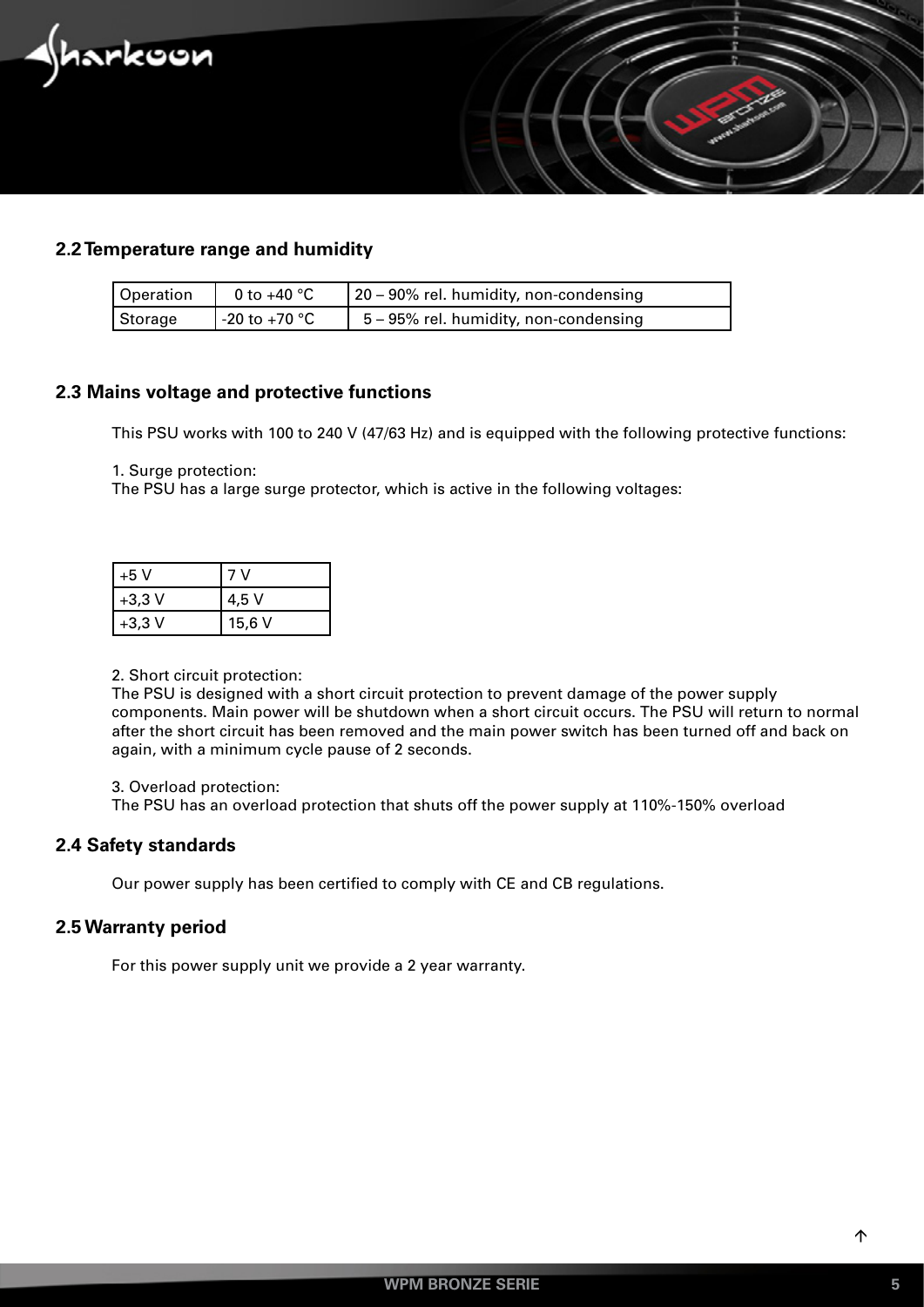<span id="page-5-0"></span>iarkoon

# **3. Parts and accessories**



- (A) Power supply "WPM400 Bronze", "WPM500 Bronze" , "WPM600 Bronze" or "WPM700 Bronze"
- (B) Power cable
- (C) Set of modular cables:

2x PCIe cables with 1x 6+2-pin connector each

- 2x SATA cables with 3x 15-pin connectors
- 1x cable with 3x 4-pin peripheral connectors
- 1x cable with 4-pin peripheral connectors and 1x Floppy connector
- (D) Set of mounting screws (4 screws)
- (E) Cable bag
- (F) Data sheet

Note:

If you are missing any of the items listed above, please contact our customer service immediately: support@sharkoon.com (Germany and Europe) support@sharkoon.com.tw (international).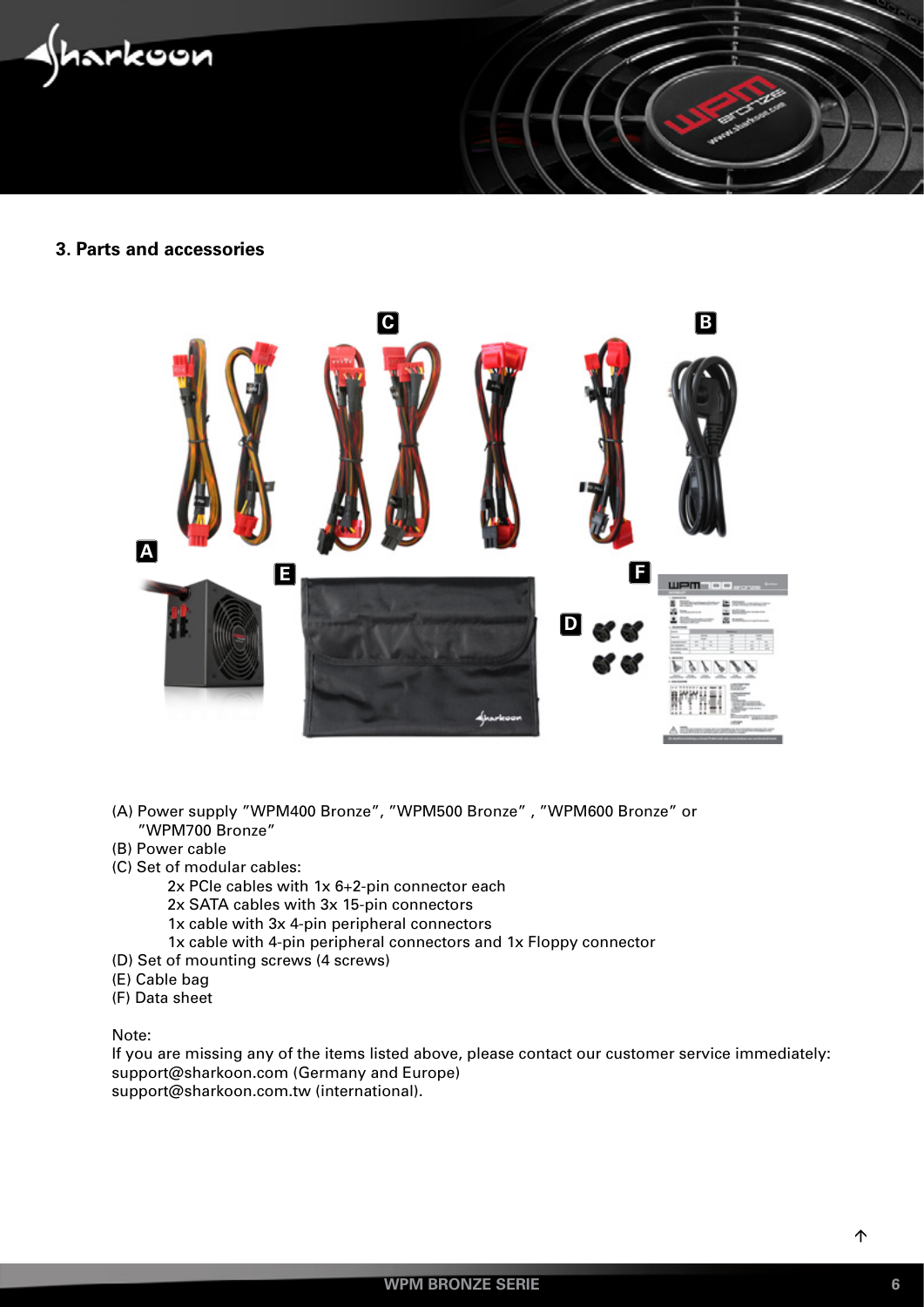<span id="page-6-0"></span>

# **4. The modular system of the PSU**

A special feature for the connection of peripheral devices is the so-called cable management. Thanks to this modular system only the really required cables need to be connected thus keeping the case tidy and optimizing the airflow within.

# **4.1 The terminals on the PSU**



# **4.2 The modular cables**

Besides the 20+4-pin ATX connector cable, a 4+4-pin P8 connector cable and a 6+2-pin PCIe cable are soldered to the PSU. The PSU is delivered with an extensive set of modular cables:



1x 20+4-pol. mainboard connector



2x 6+2-pol. PCIe connector

1x 4+4-pol.



6x SATA power cable



5x 4-pol. cable



1x Floppypower cable

power connector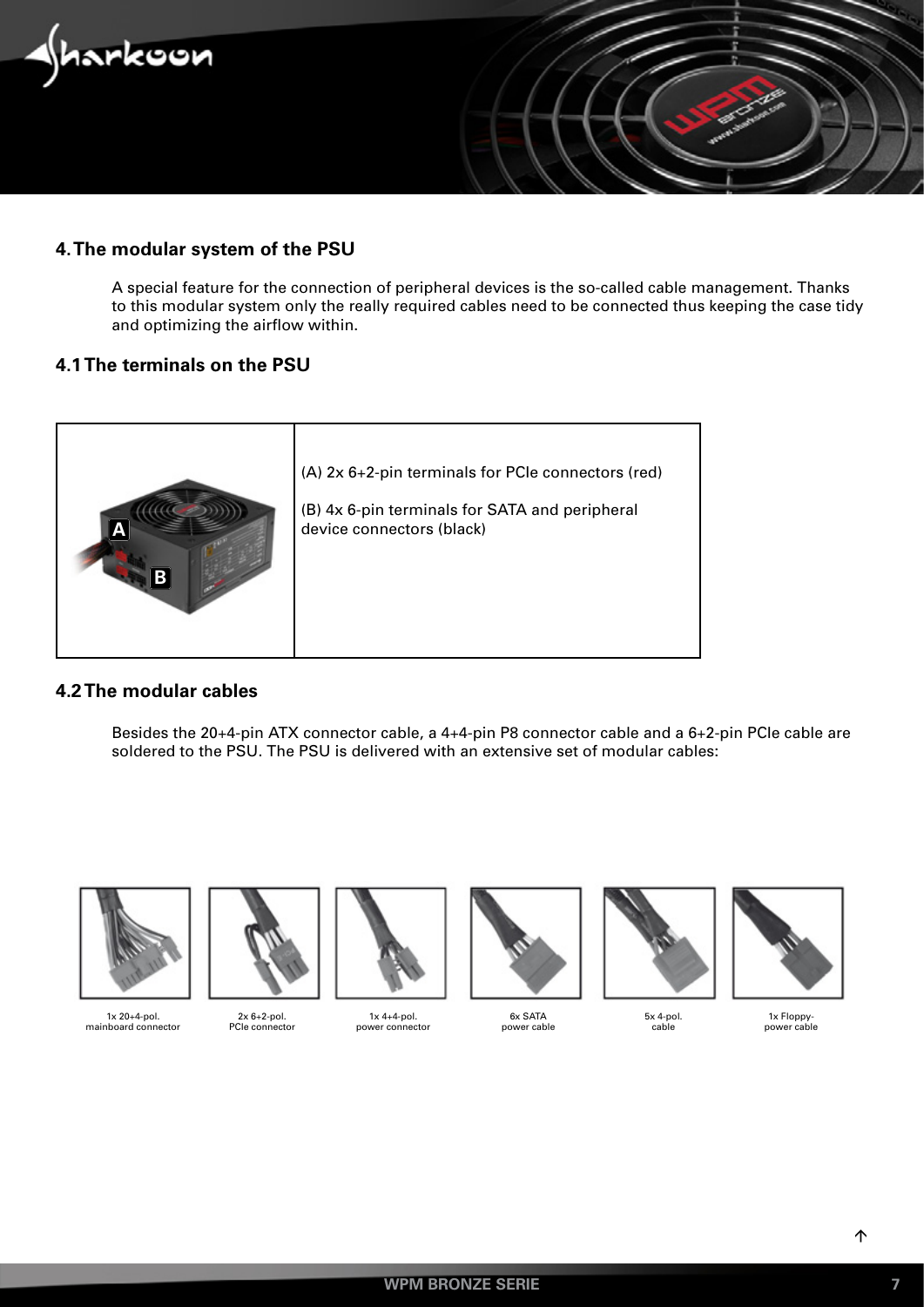<span id="page-7-0"></span>

**4.3 Cable lengths**

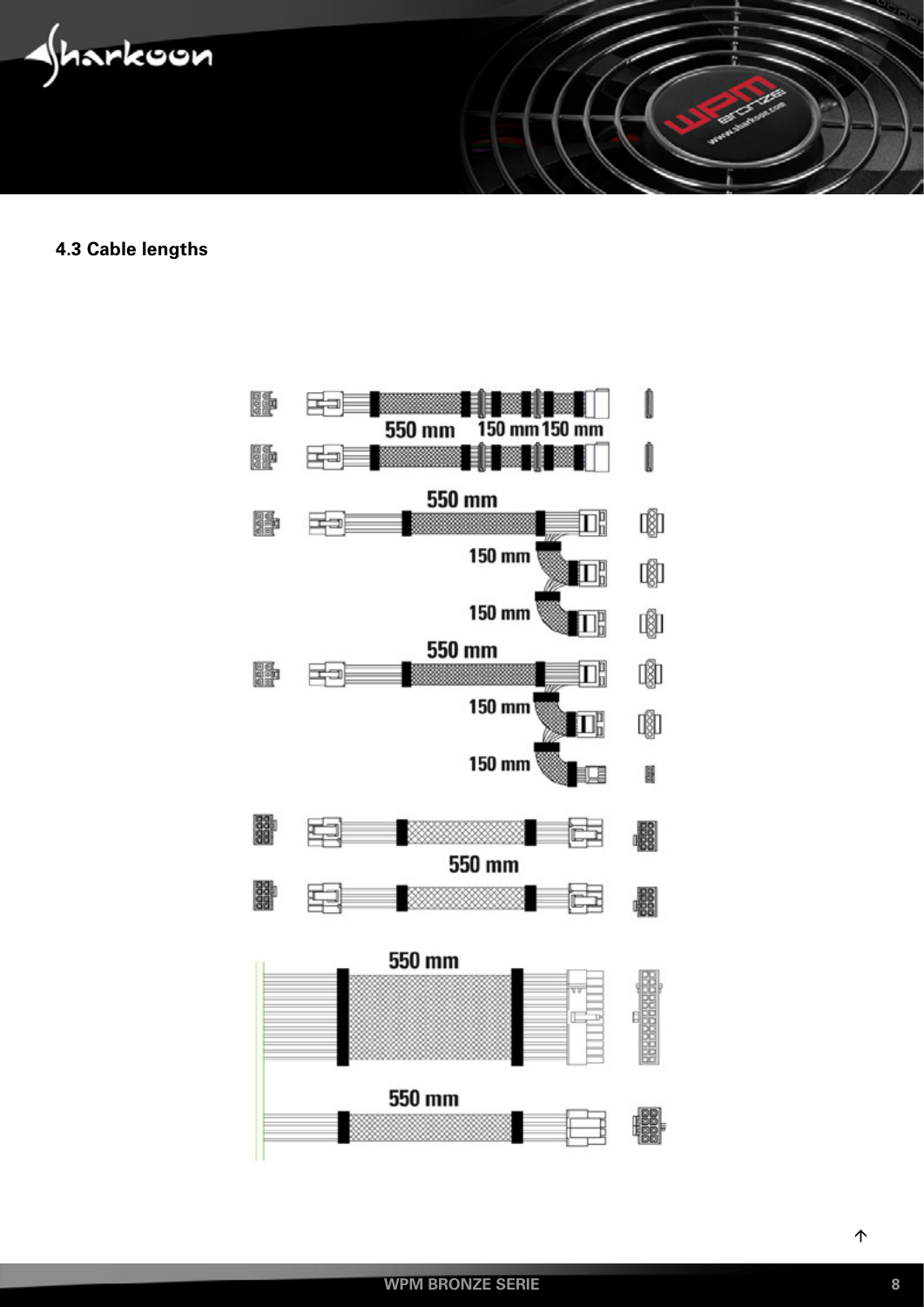<span id="page-8-0"></span>

# **5. Installation**

Remove the previously installed PSU from the case. Proceed as follows:

- 1. Switch off your PC. Disconnect the PSU's power cord from the wall outlet and your PSU. Unplug all cables connected to the PC case (e.g. keyboard, mouse, etc.)
- 2. Open the PC case (for additional information refer to the PC case's manual)
- 3. Disconnect all cable connections between the PSU and other PC components (e.g. mainboard, HDDs, drives, fans, etc.).
- 4. Remove the mounting screws connecting the PSU to the PC case and carefully remove the PSU from the case.

# **5.1 Installing the PSU into the PC case**

- 1. Insert the PSU into the PC case and place it against the PSU bracket on the case's back side
- 2. Screw the PSU to the case from the outside using the included screws. Be careful not to cover the fan/air intake of the built-in PSU.

Note:

All connectors are designed fault-preventing to avoid misconnection. If you are unable to the male connector-to-female connector of the drive or peripheral, please check if both connectors are attached in the correct orientation.

Do not force to plug the connectors within the incorrect orientation, nor modify any of the components, as this will damage the PSU and other hardware. SHARKOON warranty does not cover damage cause by incorrect handling.

# **5.2 Connecting mainboard and graphics card(s)**

1. Plug the ATX power connector (fig. 1) to the respective jack on the mainboard.



fig. 1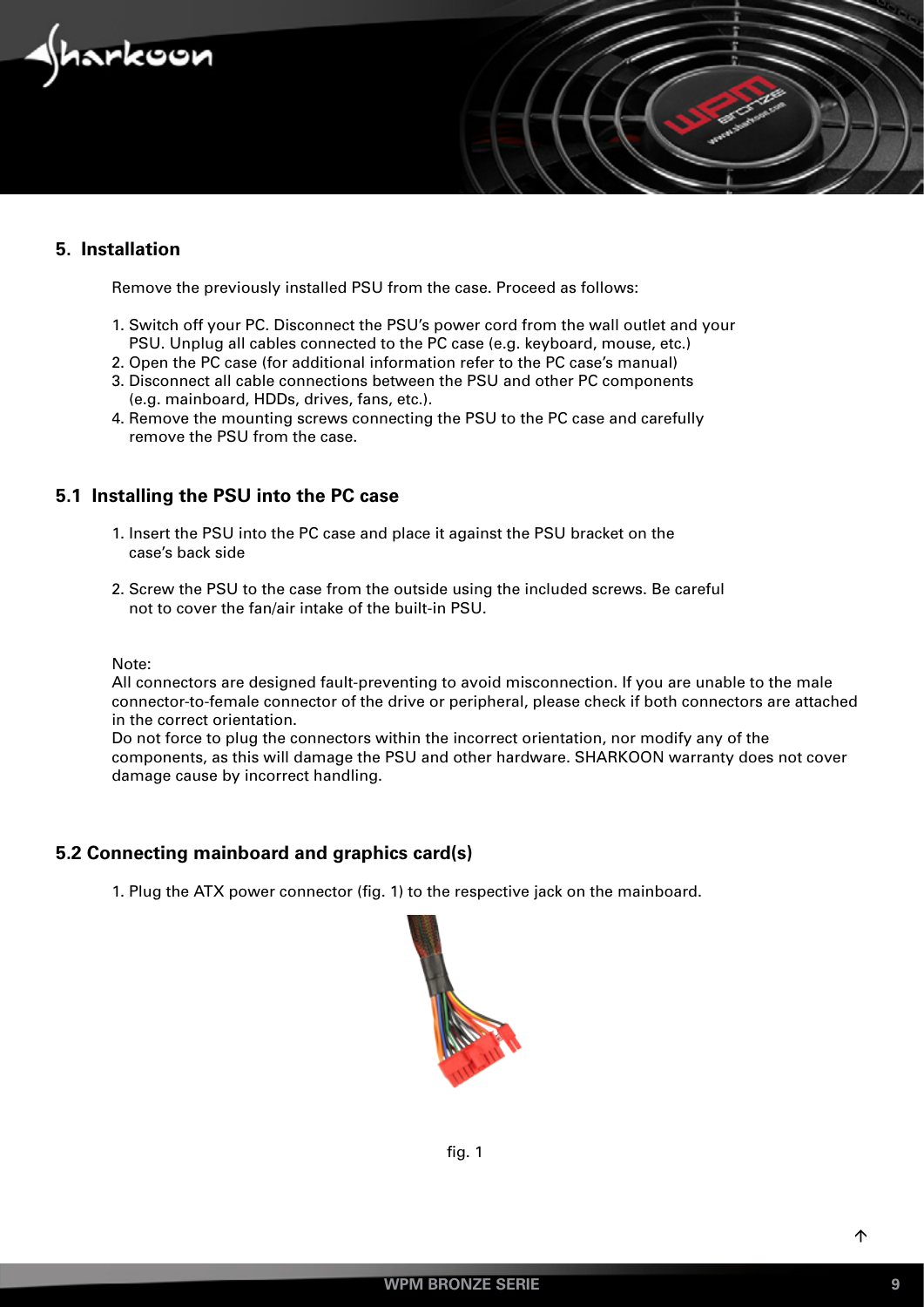

2. In case the mainboard also provides an additional 4-pin or 4+4-pin power connector (the so-called P4, or rather, P8 connector), also plug the respective connector (fig. 2).



Note:

The power connection of the mainboard depends on the vendor and may vary. For detailed information on how to establish the power connector refer to your mainboard's manual.

3. In case your PCIe graphics card is equipped with an additional power connector, also plug the 6-pin (fig. 3a) or (fig. 3b) PCIe power connector which will provide stable power support for your graphics card.



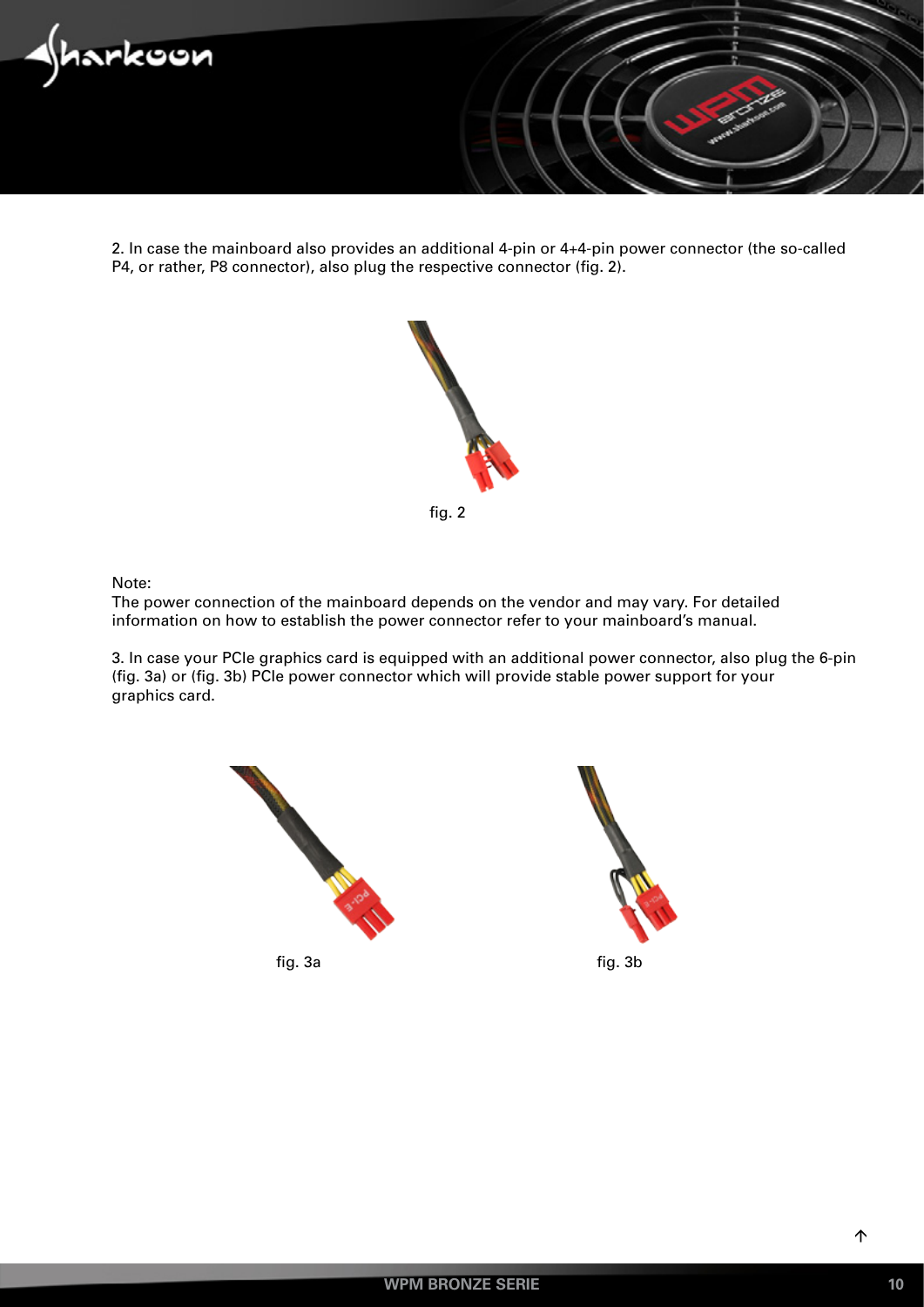<span id="page-10-0"></span>

# **5.3 Connecting optical drives and other peripheral devices**

 1. Connect the 4-pin plug (fig. 4), the SATA plug (fig. 5) and the 4-pin floppy plug (fig. 6) to the respective peripheral devices.



Note:

For additional information refer to the respective manuals of your drives and peripheral devices.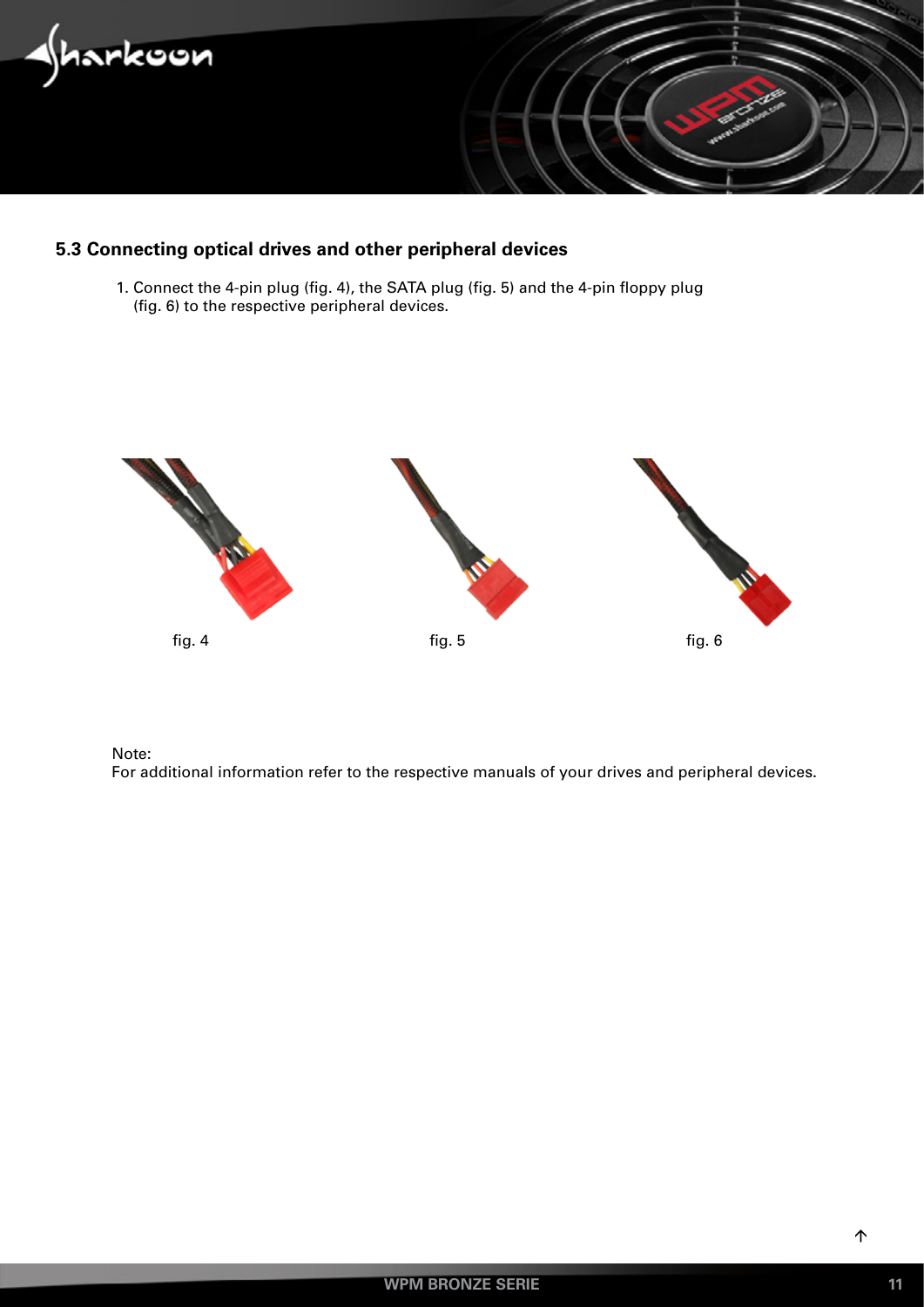<span id="page-11-0"></span>

# **5.4 Connecting the cables to the PSU**

Connect the modular cables to the PSU according to the connector coding (see above fig. 4).

#### **5.5 Checking all connections**

Make sure that all devices are connected properly then plug the PSU's power cord to a wall outlet and switch the power supply on. This ends the installation of the PSU.



# On/Off switch of the power supply

#### **6. Troubleshooting**

If the PSU does not work properly, check the following:

- 1. Is the power cord correctly connected to a wall outlet and the PSU's power connector?
- 2. Ensure that the on/off switch is in the "I" position.
- 3. Check if the main power connector is correctly plugged to the mainboard.
- 4. Check if the power connectors are properly connected to the peripheral devices in case the short circuit protection function was activated when switching on the PSU.
- 5. Turn the power switch "off" and back "on" several times, with a minimum cycle pause of 5 seconds.
- 6. If the PSU still does not start, please contact support@sharkoon.com